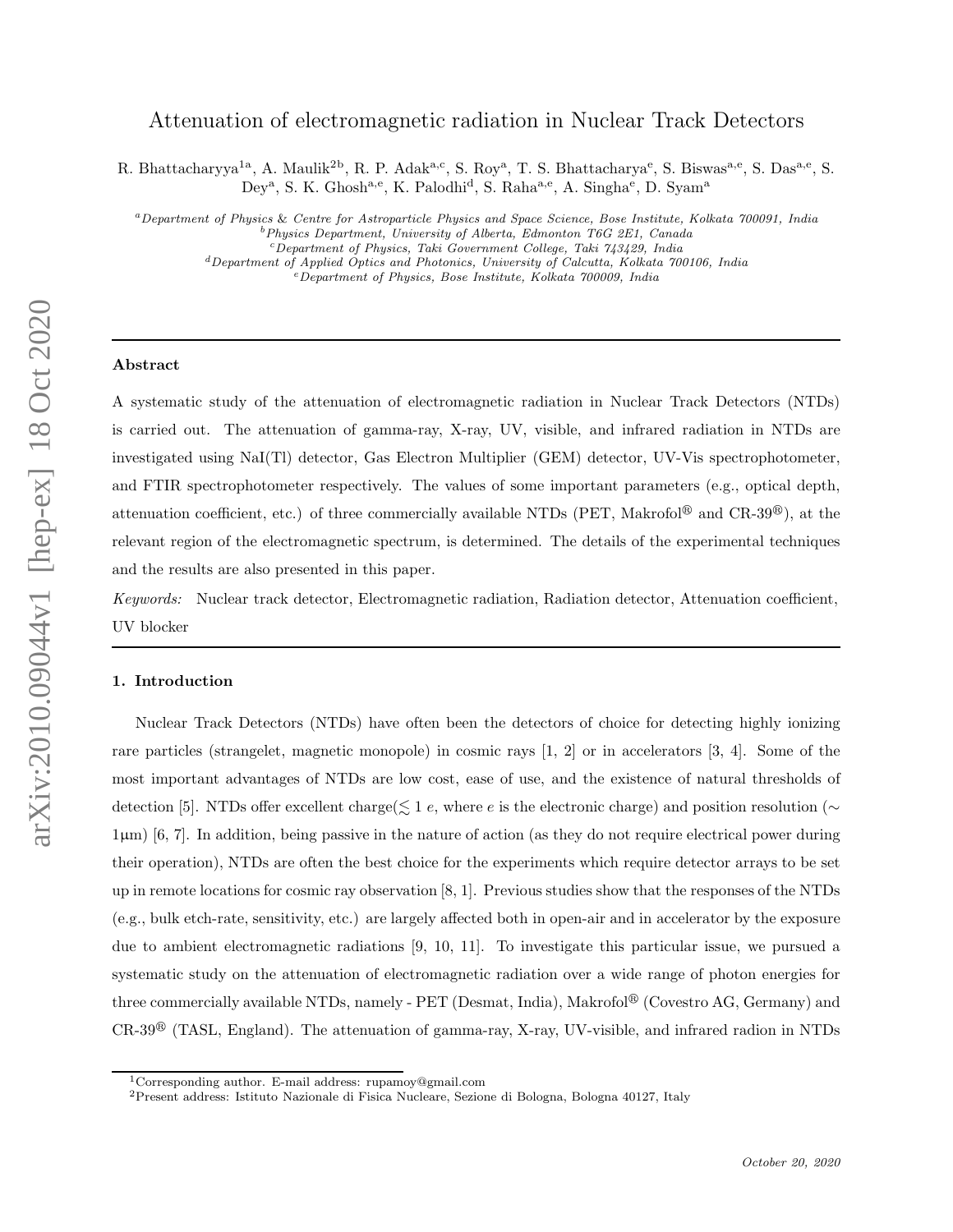is studied using NaI(Tl) detector, Gas Electron Multiplier (GEM) detector, UV-Vis spectrophotometer, and FTIR spectrophotometer respectively. The values of some important parameters (e.g., optical depth, attenuation coefficient, etc.) of different NTDs at the relevant region of the electromagnetic spectrum is determined.

Electromagnetic radiation interacts with matter through three processes: (i) photoelectric effect, (ii) Compton scattering, and (iii) pair production. While passing through the transparent material, the number of transmitted photons get reduced by scattering and absorption due to the processes mentioned above. It can be shown that the intensity of the photons  $I_0$ , after passing through a distance x inside the absorber reduces to

$$
I(x) = I_0 e^{-\mu x} \tag{1}
$$

where  $\mu$ , the *attenuation coefficient*, is a characteristic of the absorbing material and the energy of the photon [12].

The details of the measurement techniques, experimental setup, and the results of the study of the attenuation of electromagnetic radiation (gamma-ray, X-ray, UV ray, visible ray, and infrared ray in particular) while passing through the NTDs, are presented in the next few sections.

### 2. Experimental arrangement

Nuclear Track Detectors (NTDs) are optically transparent, dielectric solids comprising of long polymer chains. The chemical composition [13] and thickness of the different plastic NTDs used in these experiments are given in Table 1.

| NTD material                    | Chemical composition  | Thickness $(\mu m)$ |
|---------------------------------|-----------------------|---------------------|
| <b>PET</b>                      | $(C_{10}H_8O_4)_n$    | 90                  |
| (Poly-ethylene terephthalate)   |                       |                     |
| Makrofol <sup>®</sup>           | $(C_{16}H_{14}O_3)_n$ | 480                 |
| (Bisphenol-A polycarbonate)     |                       |                     |
| $CR-39^{\circledR}$             | $(C_{12}H_{18}O_7)_n$ | 630                 |
| (Poly-allyl diglycol carbonate) |                       |                     |

Table 1: Name, chemical composition and thickness of different NTDs used in this experiment.

The detailed experimental procedures in different electromagnetic regions are described below.

### 2.1. Gamma ray region using NaI(Tl) scintillation detector

A NaI(Tl) scintillator detector [14] coupled with a Photo Multiplier Tube (PMT) is used to detect the gamma radiation from a  ${}^{60}Co$  source. A high voltage of 600 V is applied to the PMT. The signal from the PMT is fed to a charge sensitive pre-amplifier which is integrated with the base of the PMT. The pre-amplifier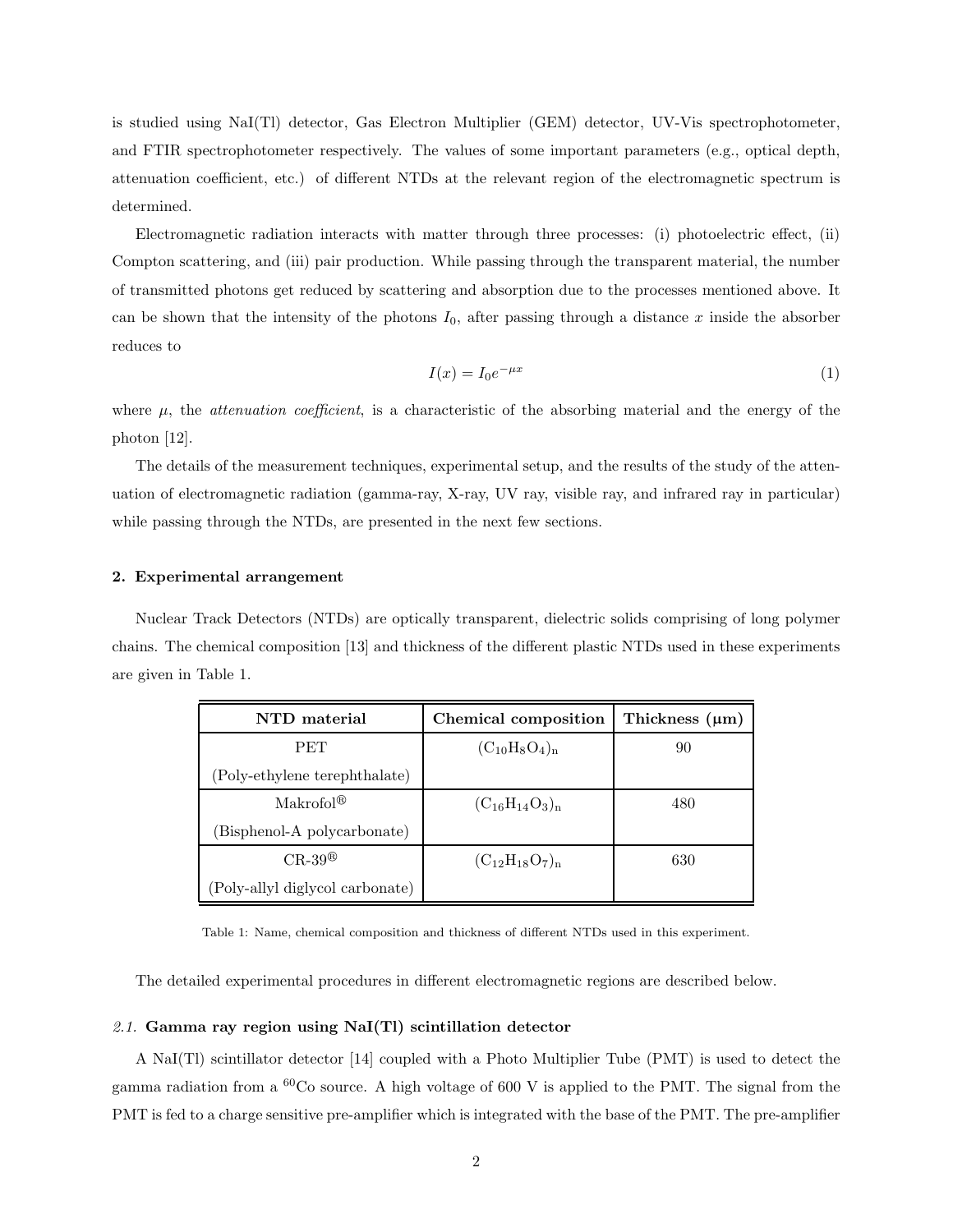

Figure 1: (a) Experimental set up for the study of attenuation of  $\gamma$  rays by NTDs using NaI(Tl) inorganic scintillator detector. (b) Energy spectrum of  ${}^{60}Co$  radioactive source by NaI(Tl) detector.

signal is fed to a spectroscopy amplifier (ORTEC-671) with a coarse gain of 500. The amplified signal is then connected to a PC controlled Multi Channel Analyser (MCA) (Ortec EASY-MCA-8k) to obtain the energy spectrum. The attenuation of  $\gamma$  rays is studied by placing the NTDs in-between the source and the detector, as shown in Fig. 1(a). The energy spectrum in the given range  $(300 - 3000)$  of the ADC channel number is plotted in Fig. 1(b). The first peak is due to  ${}^{60}Co$  source of energy 1.173 MeV and is fitted with a Gaussian function.

Total number of counts within one standard deviation  $(\pm 1\sigma)$  from the mean  $(\mu)$ ; i.e., between ADC channel number 1555 to 1718 is plotted in a histogram (Fig. 2(b)). The NTDs are placed one by one before the scintillation counter. From Fig. 2(b) the attenuation coefficient of different NTDs in the energy range  $1.2 \pm 0.8$  MeV can be calculated and the values are presented in Table 2.

### 2.2. X-ray region using Gas Electron Multiplier (GEM) detector

In this experimental setup, X-ray radiation is detected by a Gas Electron Multiplier (GEM) detector [15, 16, 17]. Triple GEM detector is a gaseous ionization detector; it consists of three GEM foils cascaded inside a chamber filled with gas. A pre-mixed gas mixture of Ar:CO<sub>2</sub> in 70:30 volume ratio is used at a flow rate of  $3.5 \frac{\mu}{\hbar}$ . Each GEM foil (10 cm  $\times$  10 cm) is made up of a polymer (Kapton) foil of thickness 50 µm sandwiched between two copper foils of thickness 5 µm. Relatively low voltages (∼ 400 V) are applied between the copper planes of each foil. There are a large number of holes ( $\sim 80$  mm<sup>-2</sup>) of diameter 70 µm etched on the GEM foil at a pitch of 140 µm. Thus a high electric field ( $\sim 80 \text{ kV cm}^{-1}$ ) is created inside the holes. A negative high voltage of −4175 V is distributed across the GEM foils and the electrodes using a passive resistive chain. Ionizing radiation, on passing through the gas, creates electron-ion pairs. An electron, while moving along the large electric field inside those holes, initiates an avalanche of electrons. They are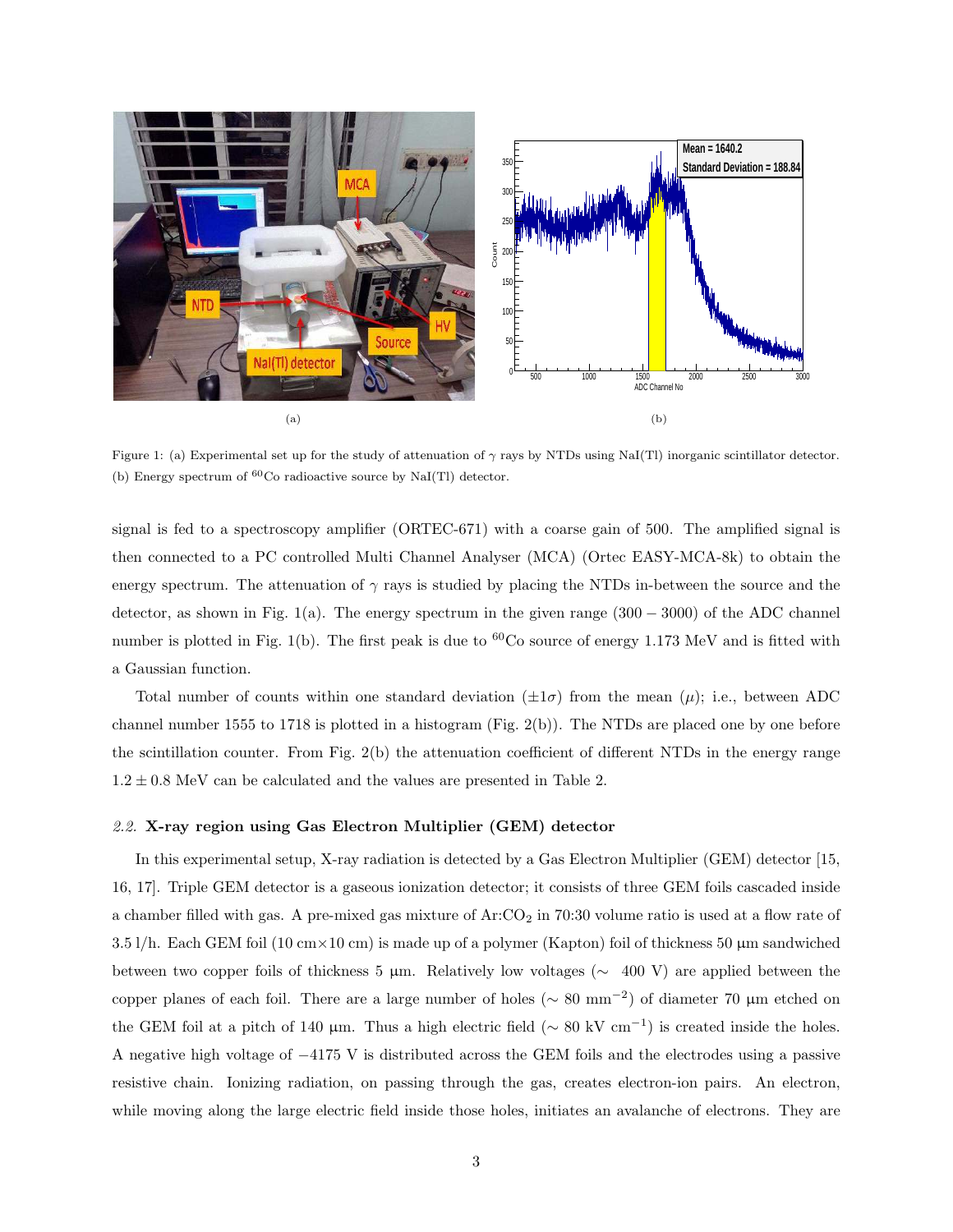

Figure 2: (a) Attenuation of X-ray photons by NTDs. (b) Attenuation of  $\gamma$  ray photons by NTDs.

then collected from the readout anode pad placed after the third GEM foil. The experimental arrangement is shown in Fig.  $3(a)$ . X-rays from  $55Fe$  source get partially attenuated by the NTD placed in-between



Figure 3: (a) Experimental set up for the study of attenuation of X-rays by NTDs using GEM detector. (b) Energy spectrum of <sup>55</sup>Fe radioactive source by the GEM detector.

the source and the detector. The signal from the GEM detector is fed to a charge sensitive pre-amplifier (VV50-2) [18]. The analog signal is then fed to a four output linear Fan-in-Fan-out (linear FIFO) module in a NIM based data acquisition system. One of the outputs is connected to a MCA to obtain the energy spectrum. One such spectrum of <sup>55</sup>Fe on GEM detector is shown in Fig. 3(b) where the noise peak (below channel number 150), argon escape peak (channel number 570, energy 2.9 keV), and main 5.9 keV X-ray peak (channel number 1190) from <sup>55</sup>Fe source are clearly visible. Another output from the linear FIFO is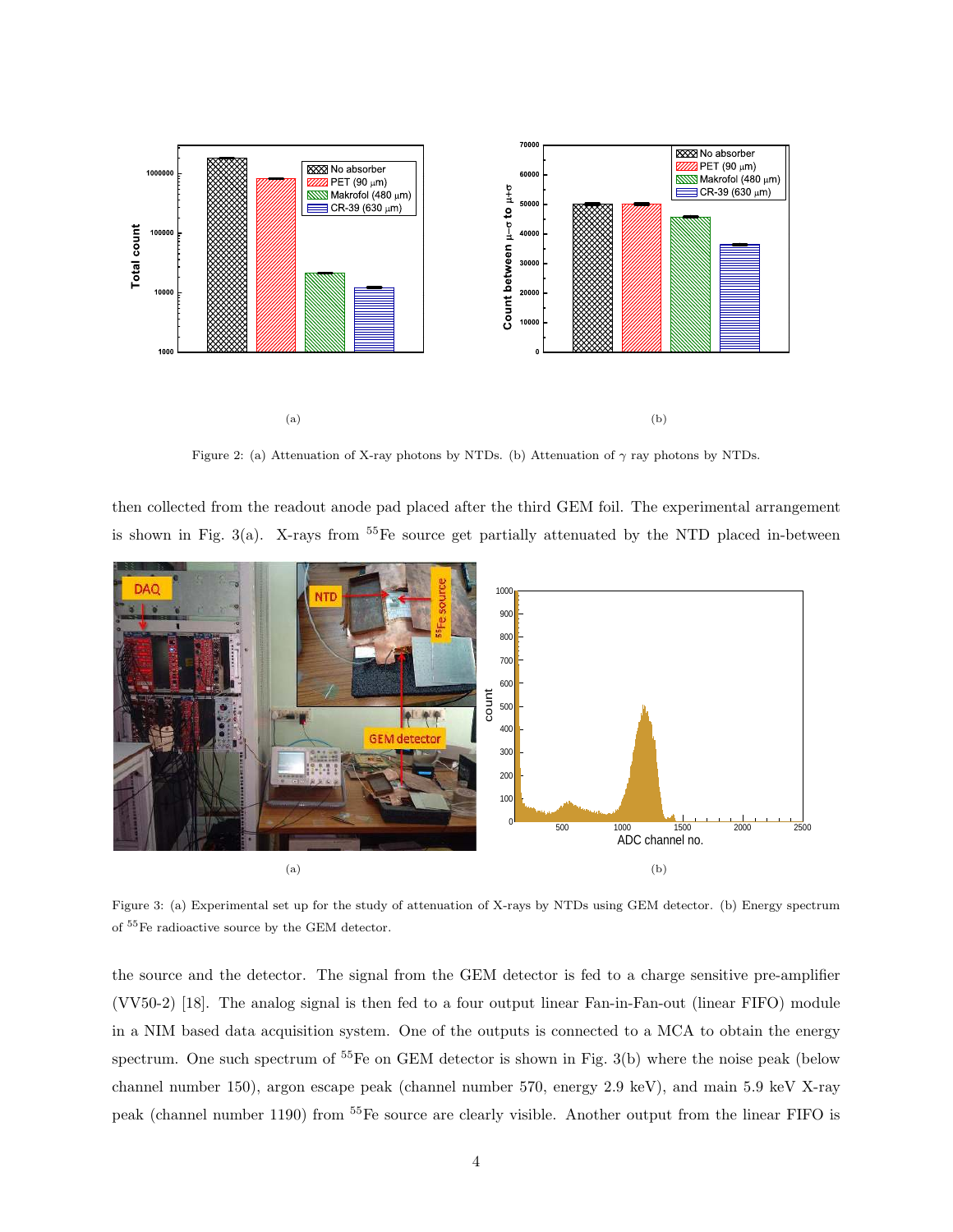fed to a Single Channel Analyzer (SCA), the threshold of which is set at 0.1 V to reject the noise. The total count of the incident particles is measured by a NIM scaler, which is connected to the SCA via a TTL-NIM adapter. The findings of this study are presented in the results and discussions section.

### 2.3. Visible to ultraviolet region using UV-Vis spectrophotometer

To check the transmittance of different NTD samples (Table 1) in Ultra-Violet (UV) and visible radiation, they are scanned by a Perkin-Elmer Lambda 25 UV/Vis spectrometer (Fig. 4(a)), covering wavelength ranging from 200 nm to 1000 nm with a resolution of 1 nm. Fig. 4(b) shows the transmission profile of different NTDs in the visible and UV region of electromagnetic radiation.



Figure 4: (a) Instrument for the study of attenuation of UV and visible radiation in NTDs. (b) Attenuation of photons in ultra-violet and visible regions by NTDs.

# 2.4. Infrared region using FTIR spectrophotometer

NTD samples (PET, Makrofol<sup>®</sup> and CR-39<sup>®</sup>) are analyzed by Fourier Transform Infra-Red (FTIR) spectroscopy [19](wavenumber ranging from 450 to 4000 cm<sup>-1</sup>) using Perkin-Elmer Spectrum 100 FT-IR spectrometer (Fig.  $5(a)$ ). The infrared transmission spectrum of the samples is shown in Fig.  $5(b)$ .

### 3. Results and discussions

From Fig. 2(a) the attenuation coefficient of different NTDs in the energy range 1−7 keV can be calculated and the values are presented in Table 2. It is clear that the attenuation coefficient for all three types of NTDs have nearly same values in the X-ray region. Whereas, in the gamma ray region, the value of the attenuation coefficient for PET is smaller by two orders of magnitude than the other two NTDs  $(CR-39^{\circ}\text{C})$ and Makrofol<sup>®</sup>).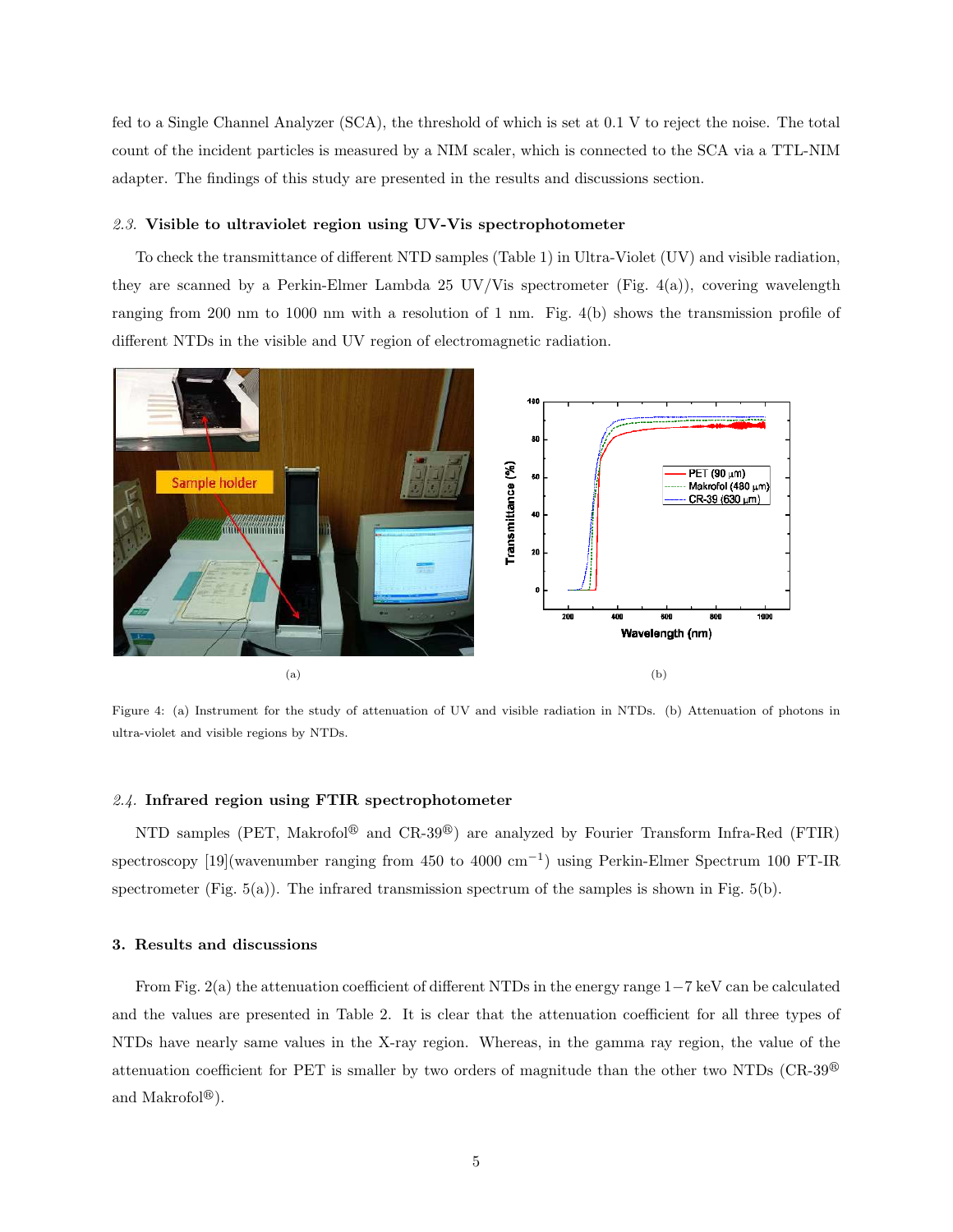

Figure 5: (a) Instrument for the study of attenuation of infrared radiation in NTDs. (b) Attenuation of the number of photons in the infrared region by NTDs.

| Name                  | Attenuation coefficient $\mu$ (m <sup>-1</sup> )             |                      |  |  |
|-----------------------|--------------------------------------------------------------|----------------------|--|--|
|                       | $\gamma$ ray region (1.2 ± 0.8 MeV)   X-ray region (1-7 keV) |                      |  |  |
| <b>PET</b>            | $5.3 \times 10^{-12}$                                        | $8.8 \times 10^{-9}$ |  |  |
| Makrofol <sup>®</sup> | $1.9 \times 10^{-10}$                                        | $9.3 \times 10^{-9}$ |  |  |
| $CR-39^{\circledR}$   | $5.1 \times 10^{-10}$                                        | $7.9 \times 10^{-9}$ |  |  |

Table 2: Attenuation coefficient of different NTDs in the gamma ray and X-ray region respectively. Experimental uncertainties in the measurements are  $< 1\%$  [16, 20].

Fig. 4(b) shows that the transmittance near the visible region of electromagnetic radiation is more than 85% for all NTDs, which is helpful to use them in transmitted light optical microscopy. Optical depths  $(\tau)$ corresponding to the wavelength 560 nm (yellow light) are calculated using the relation

$$
\tau = \ln \frac{\phi^i}{\phi^t} \tag{2}
$$

where  $\phi^i$  and  $\phi^t$  are the radiant flux received and transmitted by the material at that wavelength. For PET, Makrofol<sup>®</sup> and CR-39<sup>®</sup> the values of  $\tau$  (at wavelength 560 nm) are given in Table 3.

The optical energy gap  $(E_g)$  is related to the absorption coefficient  $(\alpha)$  through the relation [21],

$$
\alpha(h\nu) = \frac{B(h\nu - E_g)^{1/2}}{h\nu} \tag{3}
$$

where  $\alpha$  is calculated from  $\alpha = 2.303 \times A/t$  (A and t are the absorbance and thickness of the material respectively); B is a constant. By plotting  $(\alpha h\nu)^2$  as a function of photon energy  $(h\nu)$  [Fig. 6] and extrapolating the linear part of the curve to  $h\nu$ -axis at zero absorption, optical energy gap for different NTDs are computed ([22]) and the corresponding values are given in Table 3. Fig. 4(b) shows that the value of trans-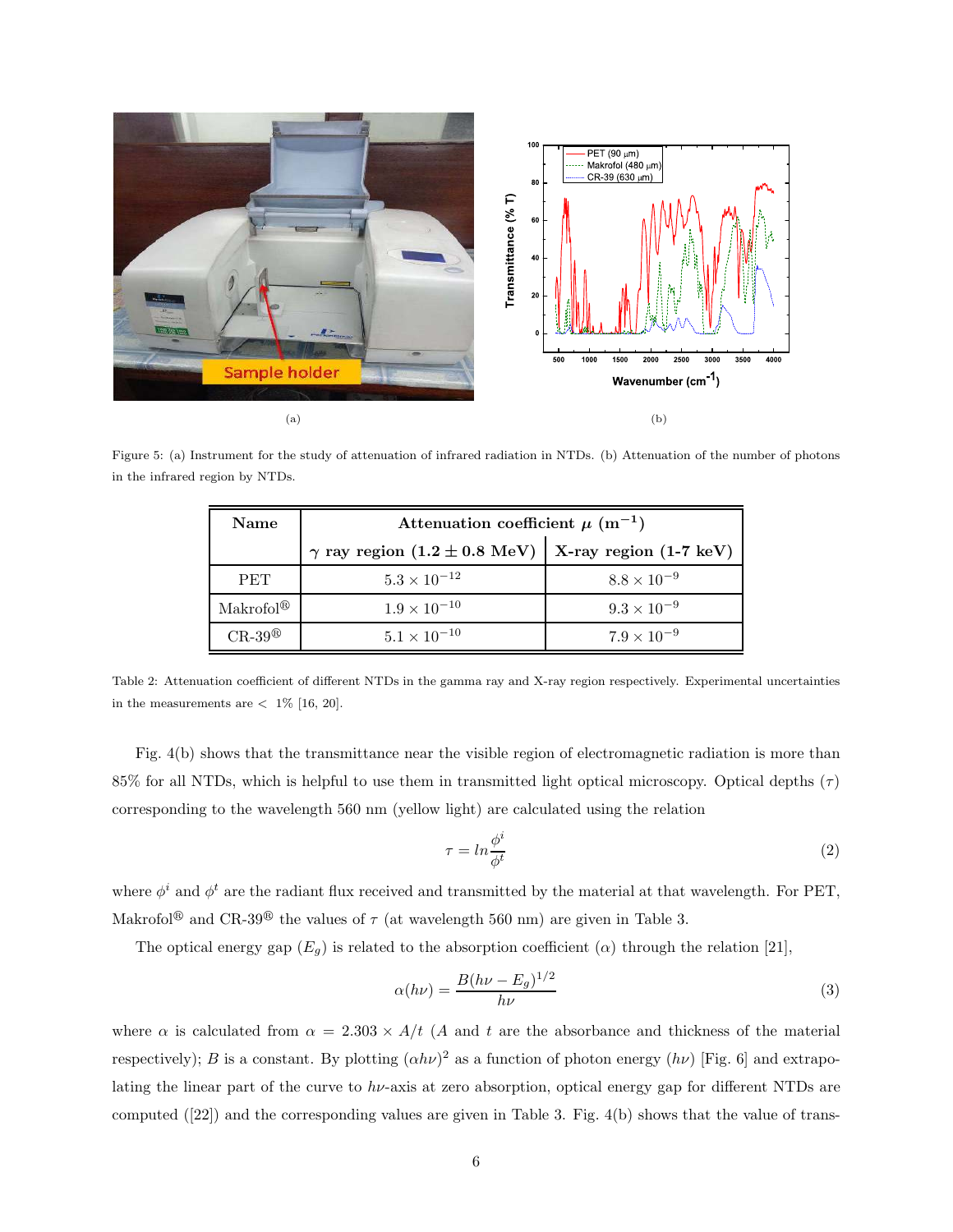| <b>NTD</b>            | Optical        | Wavelength     | Direct band-gap   |
|-----------------------|----------------|----------------|-------------------|
| name                  | depth $(\tau)$ | $cut-off$ (nm) | energy $E_q$ (eV) |
| <b>PET</b>            | 1.03           | 310            | 3.82              |
| Makrofol <sup>®</sup> | 1.02           | 280            | 3.94              |
| $CR-39^{\circledR}$   | $1.02\,$       | 230            | 3.98              |

Table 3: Physical parameters of different NTDs corresponding to ultraviolet and visible region of electromagnetic wavelength.



Figure 6: Plot of  $(\alpha h\nu)^2$  vs. photon energy  $(h\nu)$  for different NTDs. Extrapolation the linear part of the curve is shown in the inset.

mittance is negligibly small ( $\simeq$  0) below the wavelengths 310 nm, 280 nm, and 230 nm for PET, Makrofol<sup>®</sup> and  $CR-39^{\circledR}$  respectively (Table 3). This shows that PET film blocks UV radiation more effectively than the other two. Thus, while using stacks of NTDs, keeping PET film in the top layer during open-air exposures, the effect of UV rays on altering the etch-rate may be prevented in the lower layers of NTDs [11]. The fact that PET can block UV radiation can have other practical uses as well. For example, UV radiation is effective in disinfecting SARS-CoV-2 surface contamination [23]. But prolonged exposure to UV can pose a health hazard to humans. So PET films can offer a cost-effective way to shield humans from the harmful effects of UV.

Results from the FTIR spectroscopy (Fig. 5(b)) is useful in the identification of polymers (i.e., their chemical composition), by identifying the peaks due to different functional groups [24]. However, as we are interested here in the attenuation of electromagnetic radiation in NTDs, these results are not considered for further study.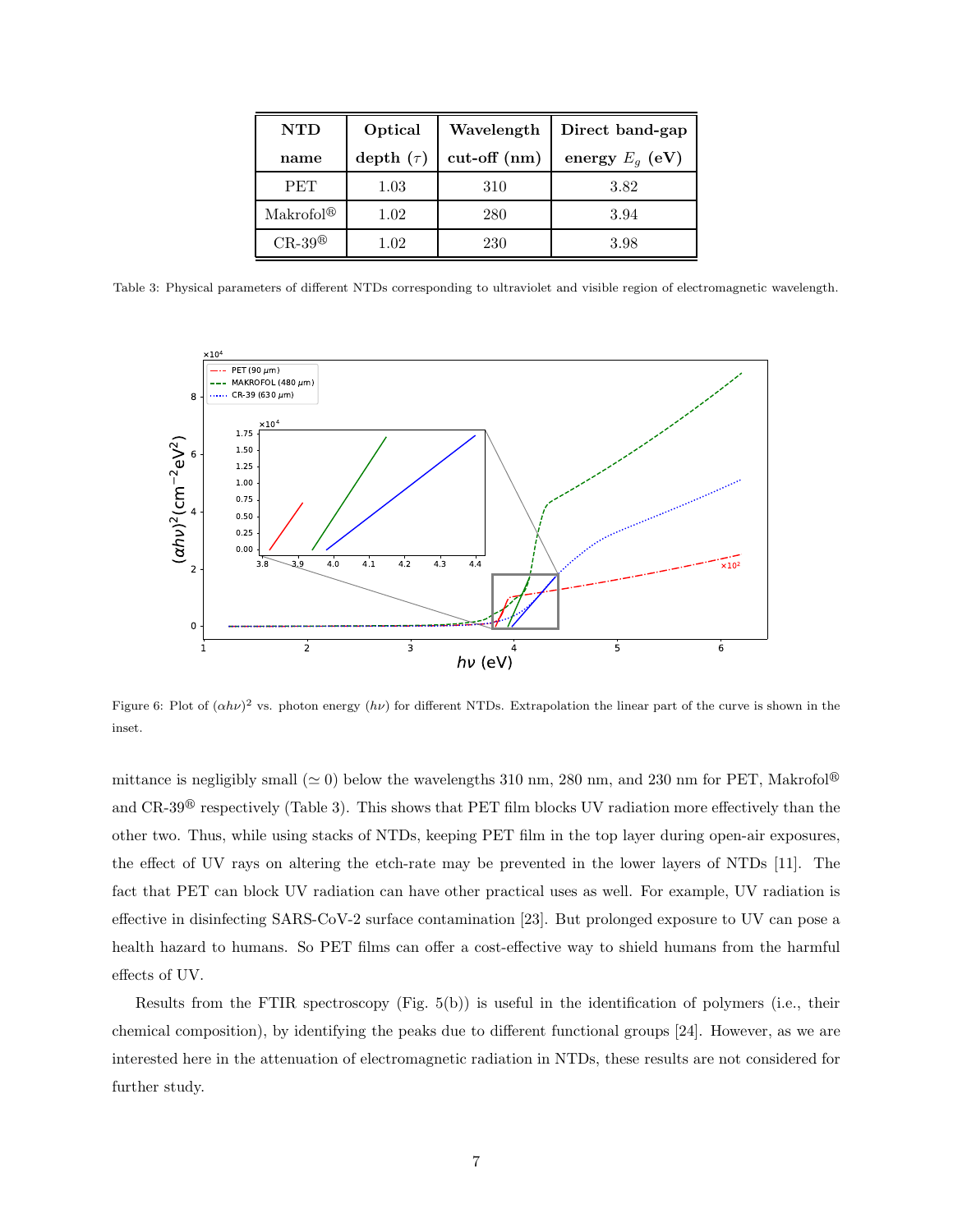### 4. Conclusion

We have estimated some of the relevant physical quantities (like attenuation coefficient, optical depth) of previously unexposed NTDs over a wide range of the electromagnetic spectrum. These results will serve as a reference in the study of the response (i.e., bulk etch-rate, sensitivity) of NTDs exposed to electromagnetic radiation over a long period of time. In this work, it is also shown that a single PET film of thickness 90  $\mu$ m can block the UV radiation almost completely. So, when a stack of PET films is given open-air exposure, the topmost PET film can prevent the change of etch-rate due to UV related damage in all subsequent layers. The ability of PET to block UV rays can find applications in other fields of research and industry.

# Acknowledgments

RB wishes to thank Dr. Rajarshi Ray, Bose Institute for his valuable suggestions and useful discussions. This work is partially funded by IRHPA (Intensification of Research in High Priority Areas) Project (IR/S2/PF-01/2011 dated 26.06.2012) of the Science and Engineering Research Council (SERC), DST, Government of India, New Delhi.

# References

- [1] S. Cecchini et al., Results of the search for Strange Quark Matter and Q-balls with the SLIM Experiment, Eur. Phys. J. C57 (2008) 525–533. arXiv:0805.1797, doi:10.1140/epjc/s10052-008-0747-7.
- [2] S. Cecchini et al., Measurement of Cosmic Ray elemental composition from the CAKE balloon experiment, Adv. Space Res. 46 (2010) 1382. arXiv:0911.3500, doi:10.1016/j.asr.2010.07.023.
- [3] B. Acharya et al., The physics programme of the MoEDAL experiment at the LHC, Int. J. Mod. Phys. A29 (2014) 1430050. arXiv:1405.7662, doi:10.1142/S0217751X14300506.
- [4] J. Pinfold, The moedal experiment at the lhc—a progress report, Universe 5 (2019) 47. doi:10.3390/universe5020047.
- [5] R. Bhattacharyya et al., Determination of the detection threshold for polyethylene terephthalate (PET) nuclear track detector (NTD), Nuclear Instruments and Methods in Physics Research Section B: Beam Interactions with Materials and Atoms 370 (2016) 63 – 66. doi:10.1016/j.nimb.2016.01.011.
- [6] S. Balestra et al., Bulk etch rate measurements and calibrations of plastic nuclear track detectors, Nuclear Instruments and Methods in Physics Research Section B: Beam Interactions with Materials and Atoms 254 (2) (2007) 254 – 258. doi:https://doi.org/10.1016/j.nimb.2006.11.056.
- [7] S. Dey et al., Particle identification with Polyethylene Terephthalate (PET) detector with high detection threshold, Nuclear Instruments and Methods in Physics Research Section B: Beam Interactions with Materials and Atoms 336 (2014) 163–166. doi:10.1016/j.nimb.2014.07.006.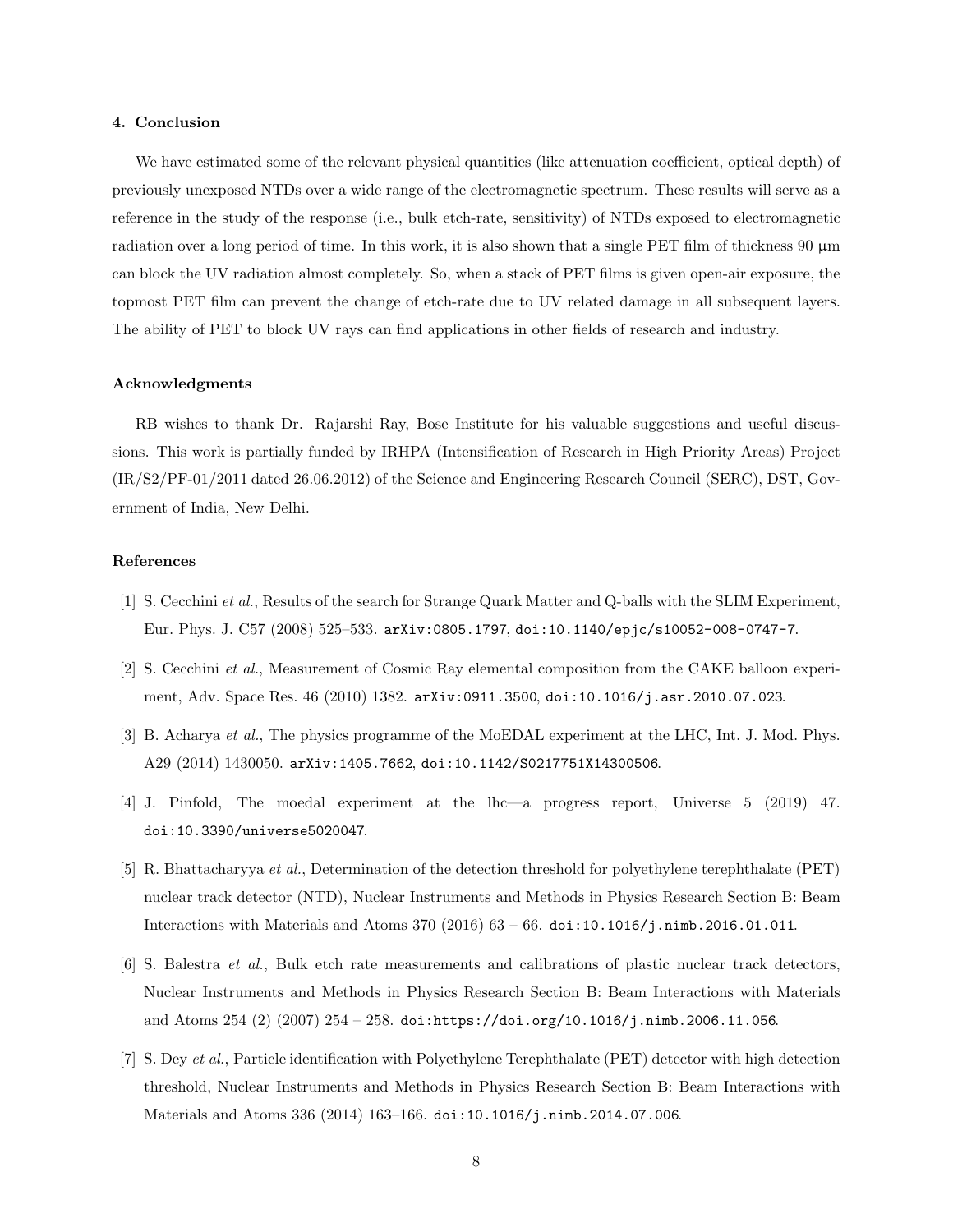- [8] S. Balestra et al., Magnetic Monopole search at high altitude with the SLIM experiment, Eur. Phys. J. C55 (2008) 57–63. arXiv:0801.4913, doi:10.1140/epjc/s10052-008-0597-3.
- [9] S.L. Sharma et al., Effect of gamma irradiation on bulk etch rate of cr-39, International Journal of Radiation Applications and Instrumentation. Part D. Nuclear Tracks and Radiation Measurements 18 (4) (1991) 385 – 389. doi:https://doi.org/10.1016/1359-0189(91)90004-2.
- [10] R. Jain, A. Kumar, Impact of infrared radiation on track etching parameters of Lexan track detector to fission fragments from 252Cf source, Nuclear Instruments and Methods 478 (2020) 244 – 251. doi:https://doi.org/10.1016/j.nimb.2020.07.004.
- [11] R. Bhattacharyya et al., Study of radiation background at various high altitude locations in preparation for rare event search in cosmic rays, Journal of Cosmology and Astroparticle Physics (04) (2017) 035. doi:10.1088/1475-7516/2017/04/035.
- [12] W. R. Leo, Techniques for Nuclear and Particle Physics Experiments: A How to Approach, Springer, Germany, 1987.
- [13] S. A. Durrani, R. K. Bull, Solid State Nuclear Track Detection. Principles, Methods and Applications, Pergamon Press, Oxford, 1987.
- [14] G. F. Knoll, Radiation detection and measurement, Wiley, New York, 2010. URL https://cds.cern.ch/record/1300754
- [15] F. Sauli, GEM: A new concept for electron amplification in gas detectors, Nuclear Instruments and Methods in Physics Research Section A: Accelerators, Spectrometers, Detectors and Associated Equipment 386 (2) (1997) 531–534. doi:https://doi.org/10.1016/S0168-9002(96)01172-2.
- [16] R. P. Adak et al., Long-term stability test of a triple GEM detector, Journal of Instrumentation 11 (10) (2016) T10001–T10001. doi:10.1088/1748-0221/11/10/t10001.
- [17] F. Fuentes, R. M. Gutiérrez, Thin film thickness measurement with triple gas electron multiplier detector by 55fe radiation transmission and background detection using energy distribution analysis, Instrumentation Science & Technology 48 (5) (2020) 539–549. arXiv:https://doi.org/10.1080/10739149.2020.1742155, doi:10.1080/10739149.2020.1742155.
- [18] CDT CASCADE Detector Technologies GmbH, Hans-Bunte-Str. 8-10, 69123 Heidelberg, Germany. URL https://www.n-cdt.com
- [19] C. N. Banwell, E. M. McCash, Fundamentals of Molecular & Spectroscopy, Tata McGraw-Hill, India, 1994.
- [20] S. Roy et al., A study of the secondary cosmic  $\gamma$ -ray flux in India during the Great American solar eclipse on  $21^{st}$  August 2017 (12 2019). arXiv: 2001.01763.